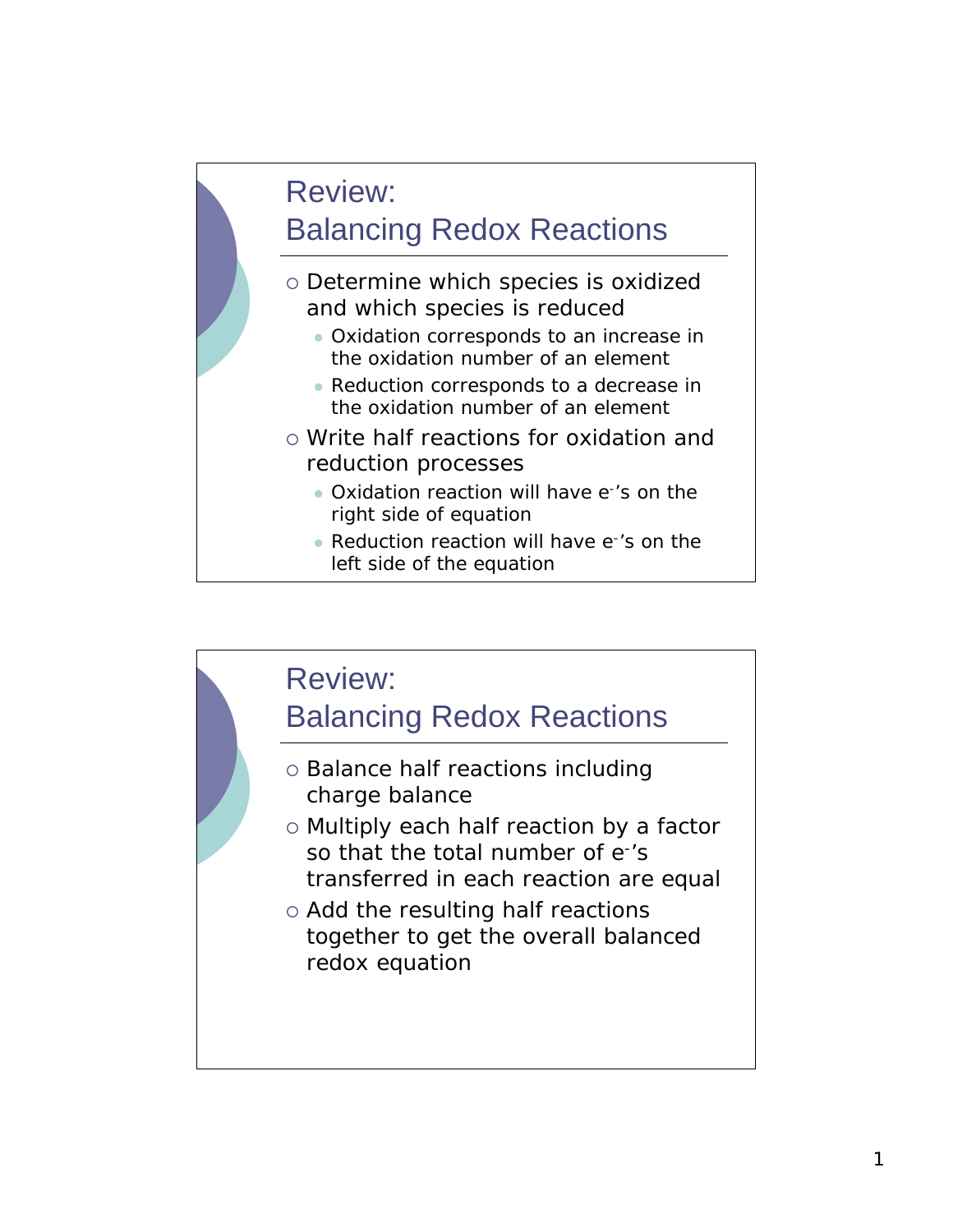# Review: Balancing Redox Reactions

### Example:

 $F_2(g) + Al(s) \to F'(aq) + Al^{3+}(aq)$ oxid. state  $0 = 0 -1 +3$ Fluorine is reduced  $(0 \rightarrow -1)$ Aluminum is oxidized  $(0 \rightarrow +3)$ o Half reactions: oxidation:  $AI(s) \rightarrow Al^{3+}(aq) + 3 e^{-}$ reduction:  $F_2(g) + 2 e^- \rightarrow 2 F^2(aq)$ 

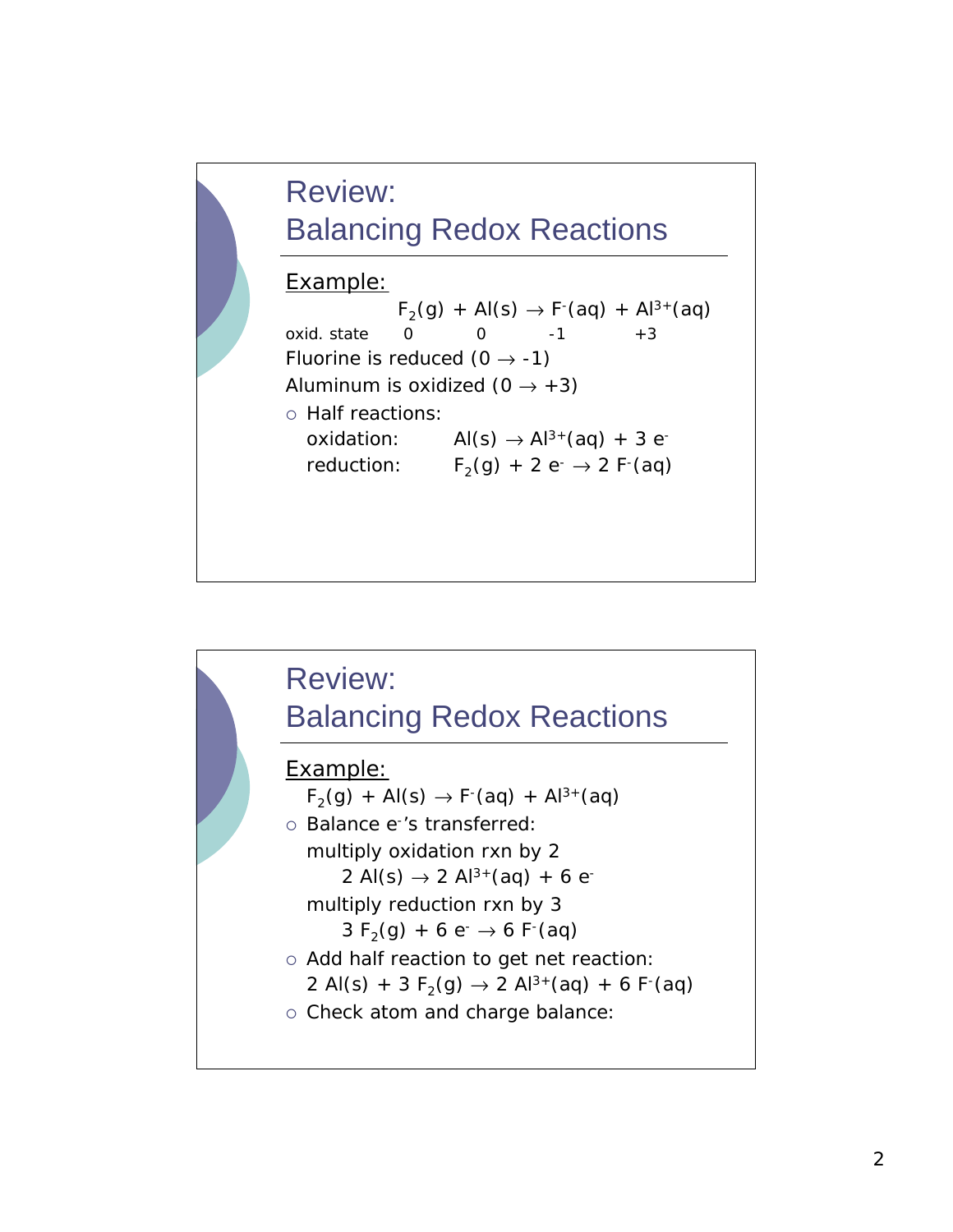

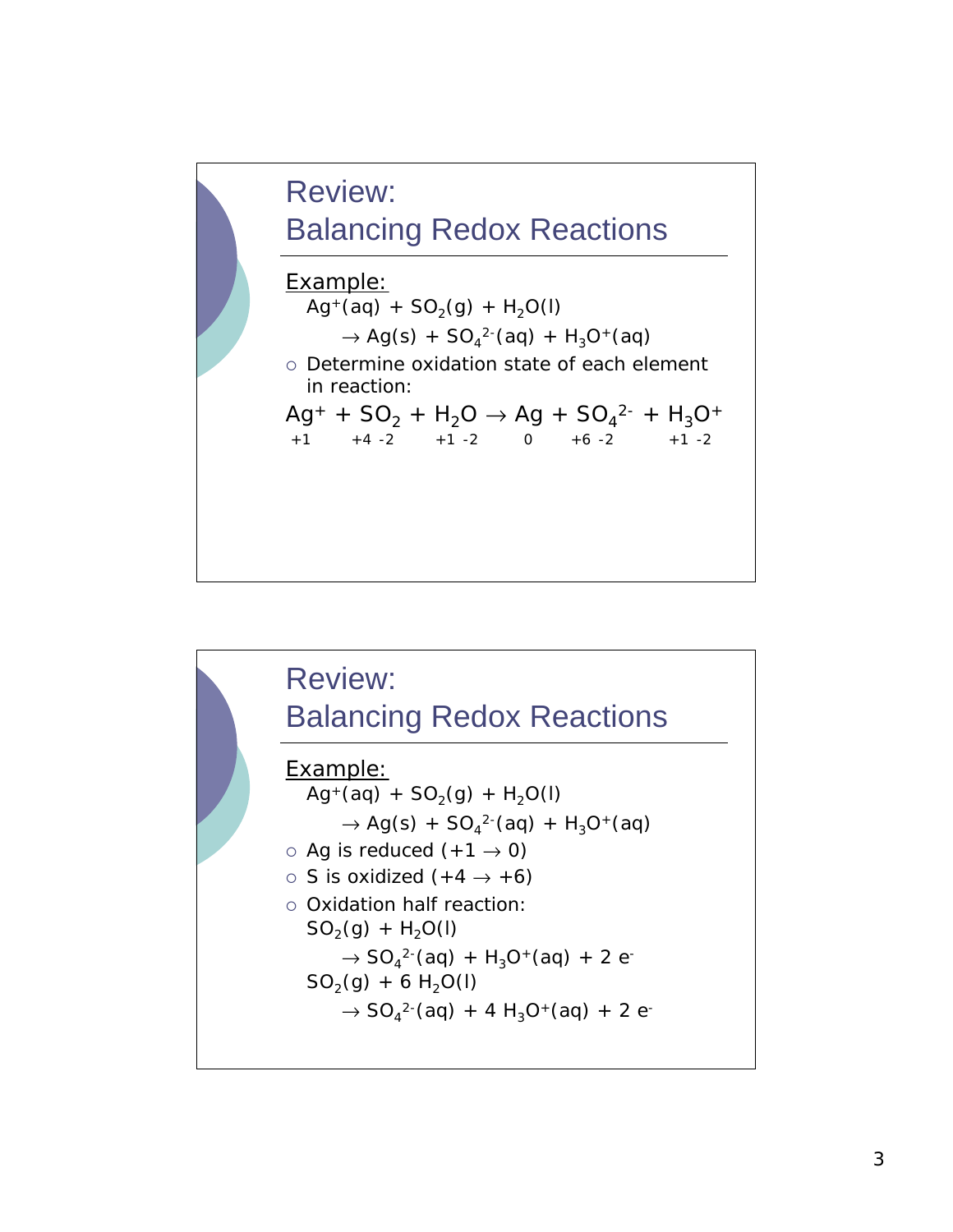![](_page_3_Figure_0.jpeg)

![](_page_3_Figure_1.jpeg)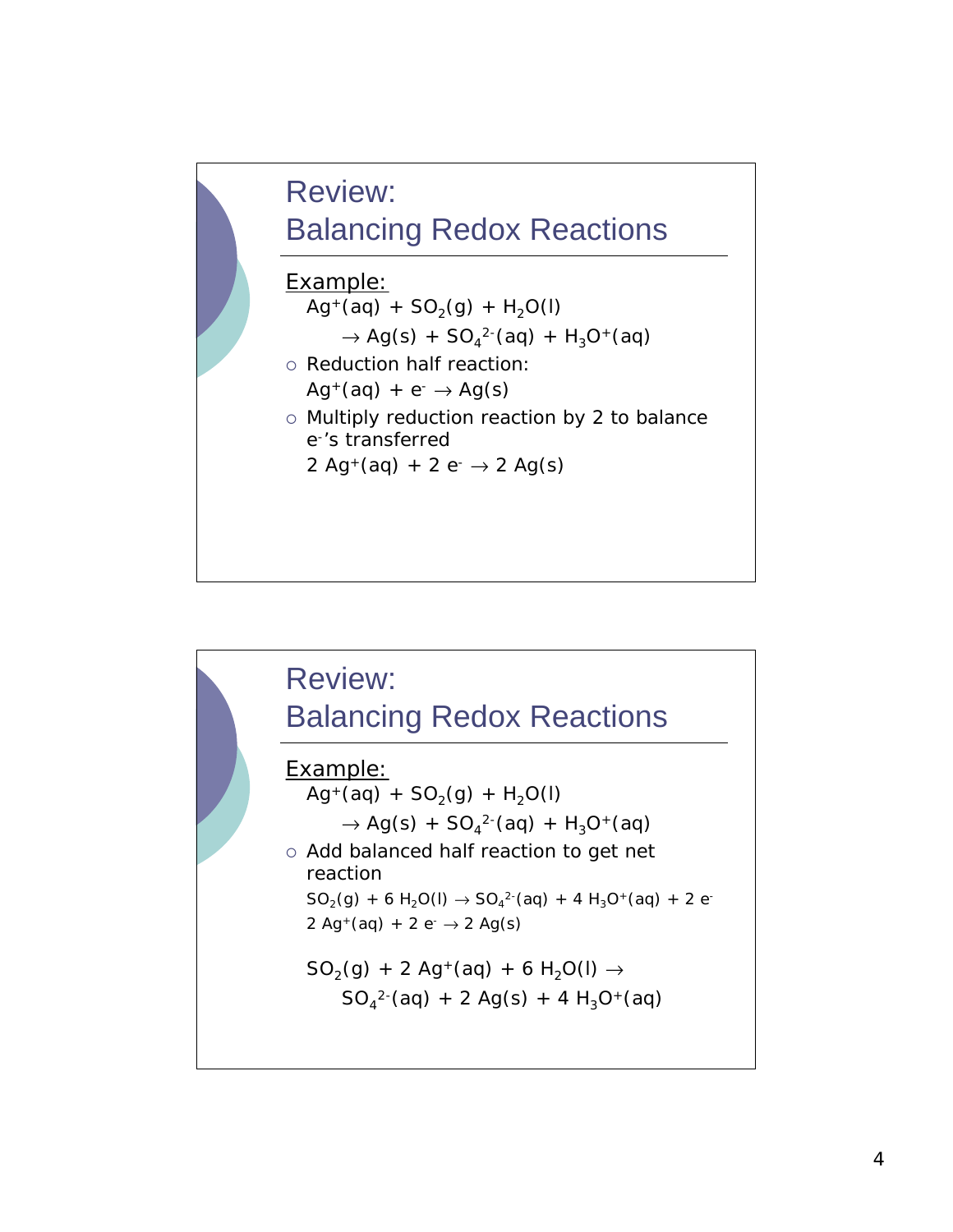## Electrochemical Cells

 When two half reactions are connected, we get an electrochemical cell that can generate a voltage potential and electrical current

![](_page_4_Figure_2.jpeg)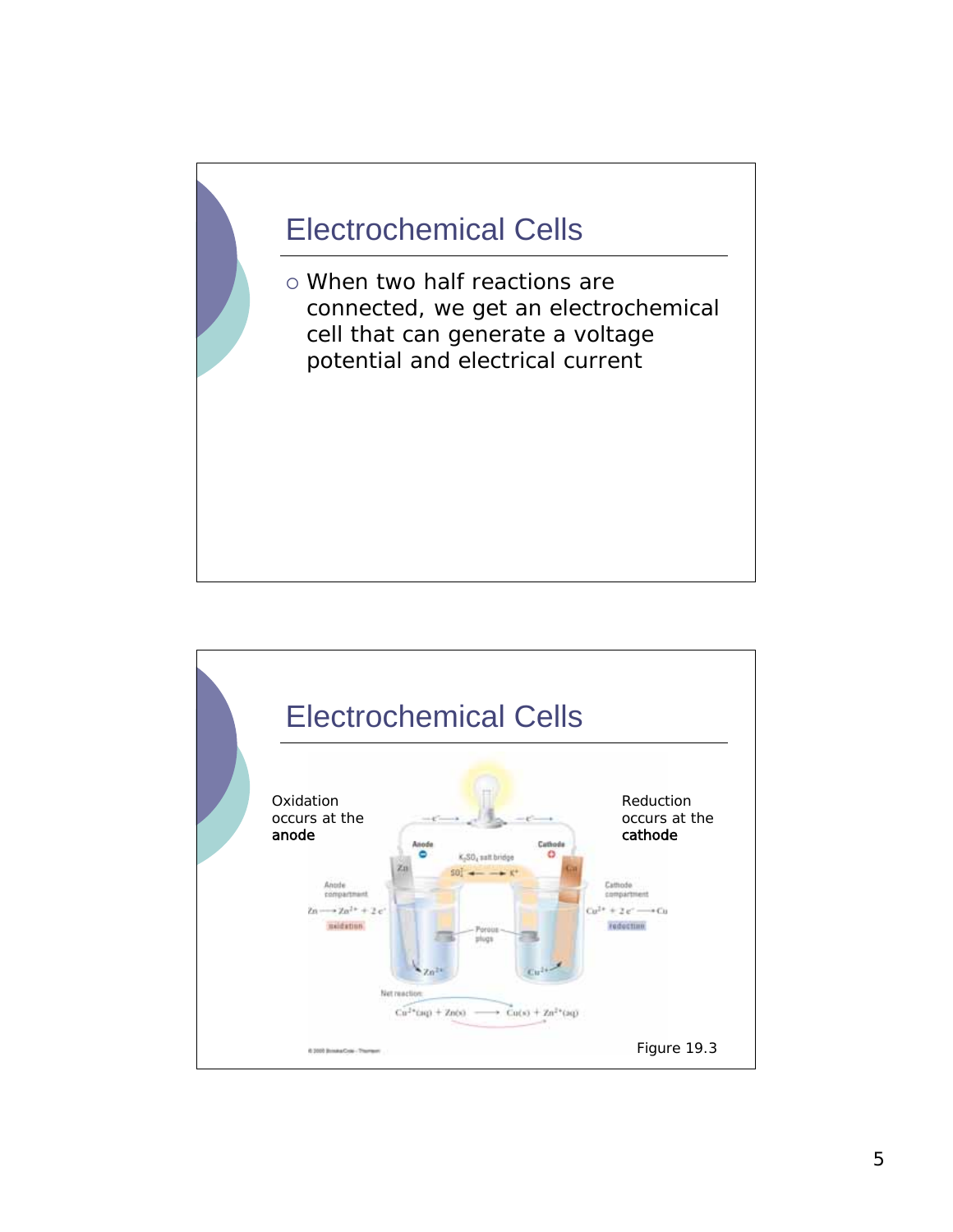![](_page_5_Figure_0.jpeg)

![](_page_5_Figure_1.jpeg)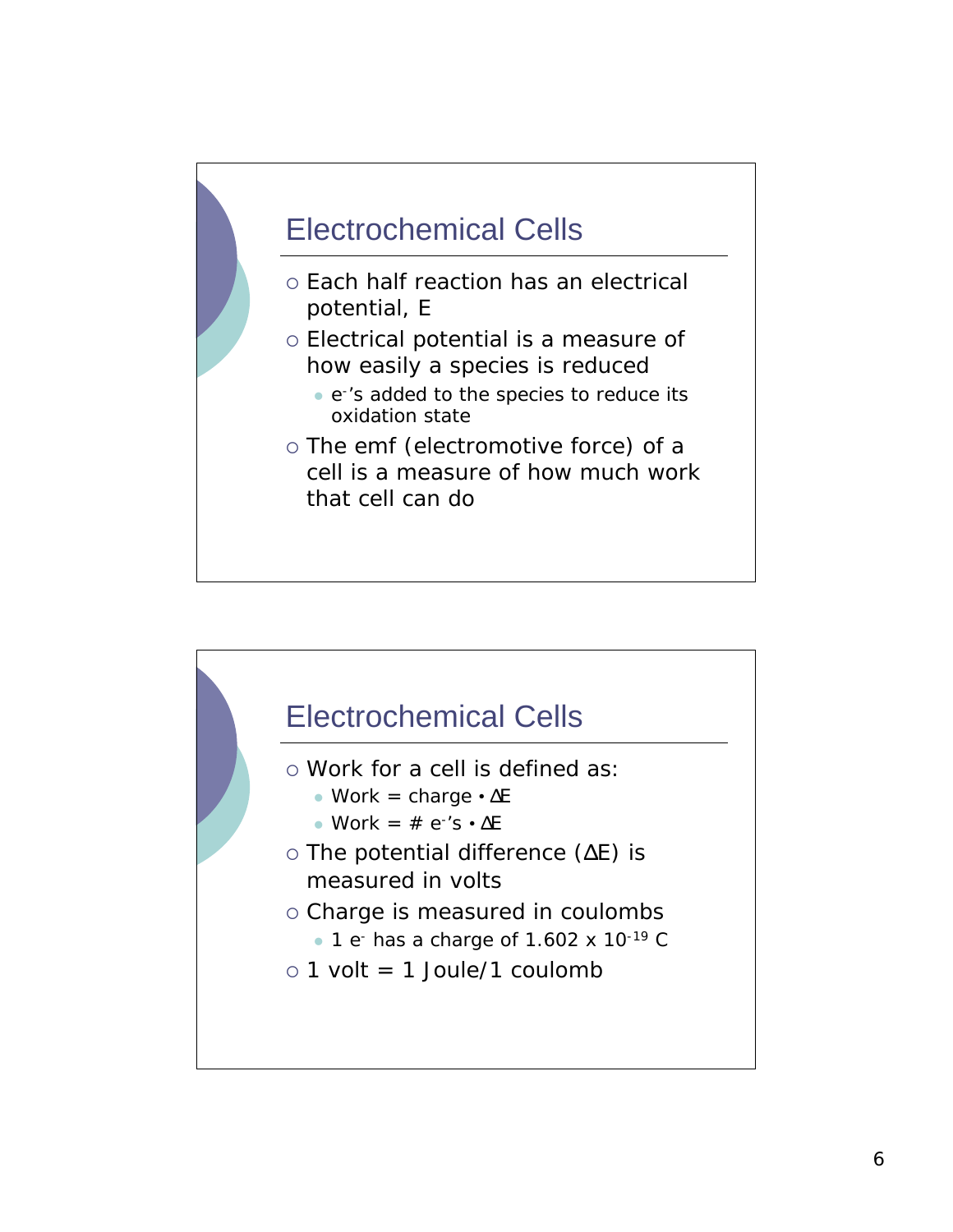![](_page_6_Figure_0.jpeg)

![](_page_6_Figure_1.jpeg)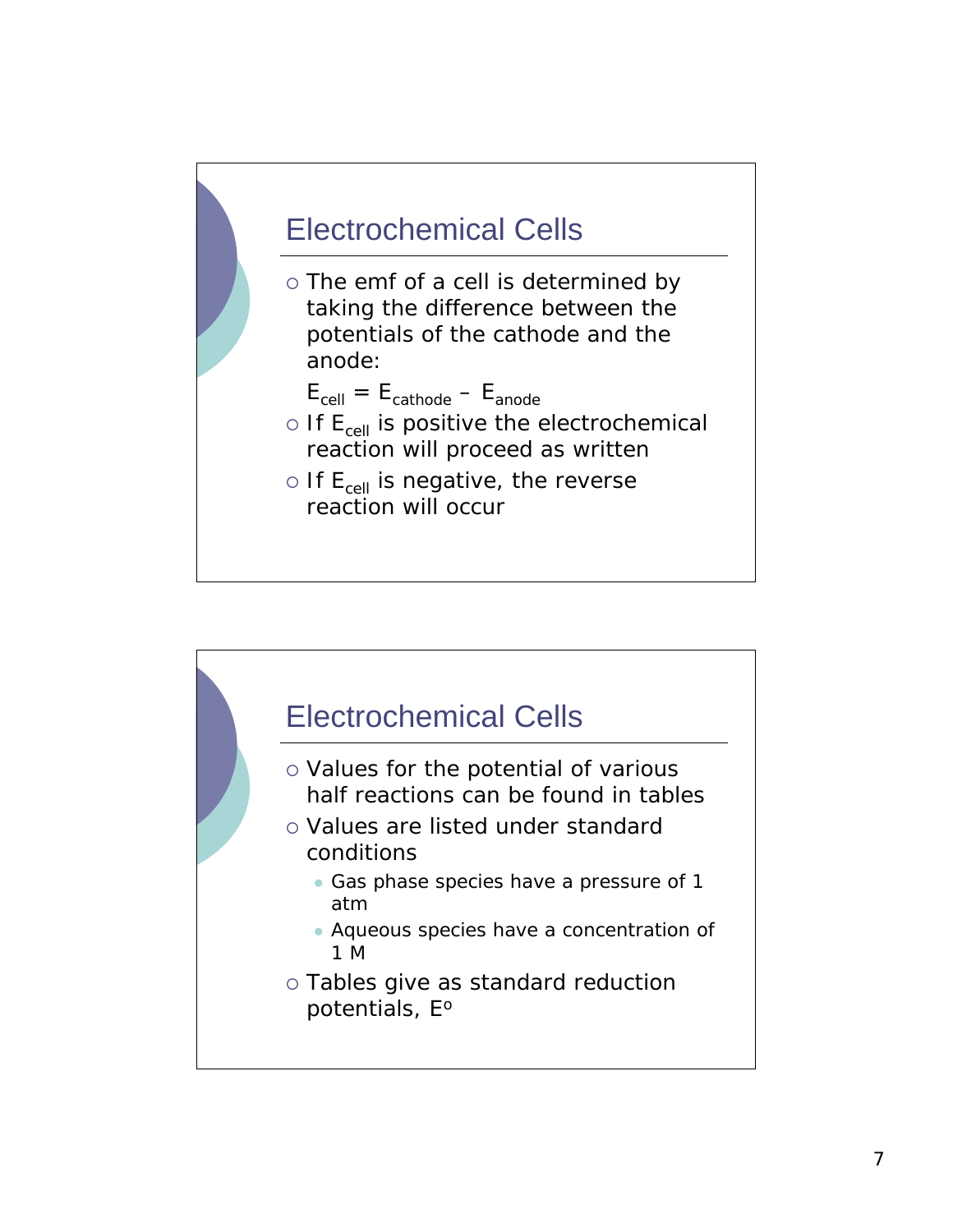### Electrochemical Cells

| <b>Examples:</b> (from Appendix I)                                                                            |                        |
|---------------------------------------------------------------------------------------------------------------|------------------------|
| $Co^{3+}(aq) + e^{-} \rightarrow Co^{2+}(aq)$                                                                 | $E^{\circ} = 1.82 V$   |
| $Au^{3+}(aq) + 3 e^- \rightarrow Au(s)$                                                                       | $E^{\circ} = 1.50 V$   |
| $Hg_2^{2+}(aq) + 2 e^- \rightarrow 2 Hg(l)$                                                                   | $E^{\circ} = .789$ V   |
| $I_2(s) + 2 e^- \rightarrow 2 I^2(aq)$                                                                        | $E^{\circ} = .535$ V   |
| 2 H <sub>3</sub> O <sup>+</sup> (aq) + 2 e <sup>-</sup> $\rightarrow$ H <sub>2</sub> (g) + 2 H <sub>2</sub> O |                        |
|                                                                                                               | $E^{\circ} = 0.000 V$  |
| $PbSO_4(s) + 2 e^- \rightarrow Pb(s) + SO_4^{2-}(aq)$                                                         |                        |
|                                                                                                               | $E^{\circ} = -.356$ V  |
| $Cd^{2+}(aq) + 2 e^- \rightarrow Cd(s)$                                                                       | $E^{\circ} = -.403$ V  |
| $Li^+(aq) + e^- \rightarrow Li(s)$                                                                            | $E^{\circ} = -3.045$ V |

![](_page_7_Figure_2.jpeg)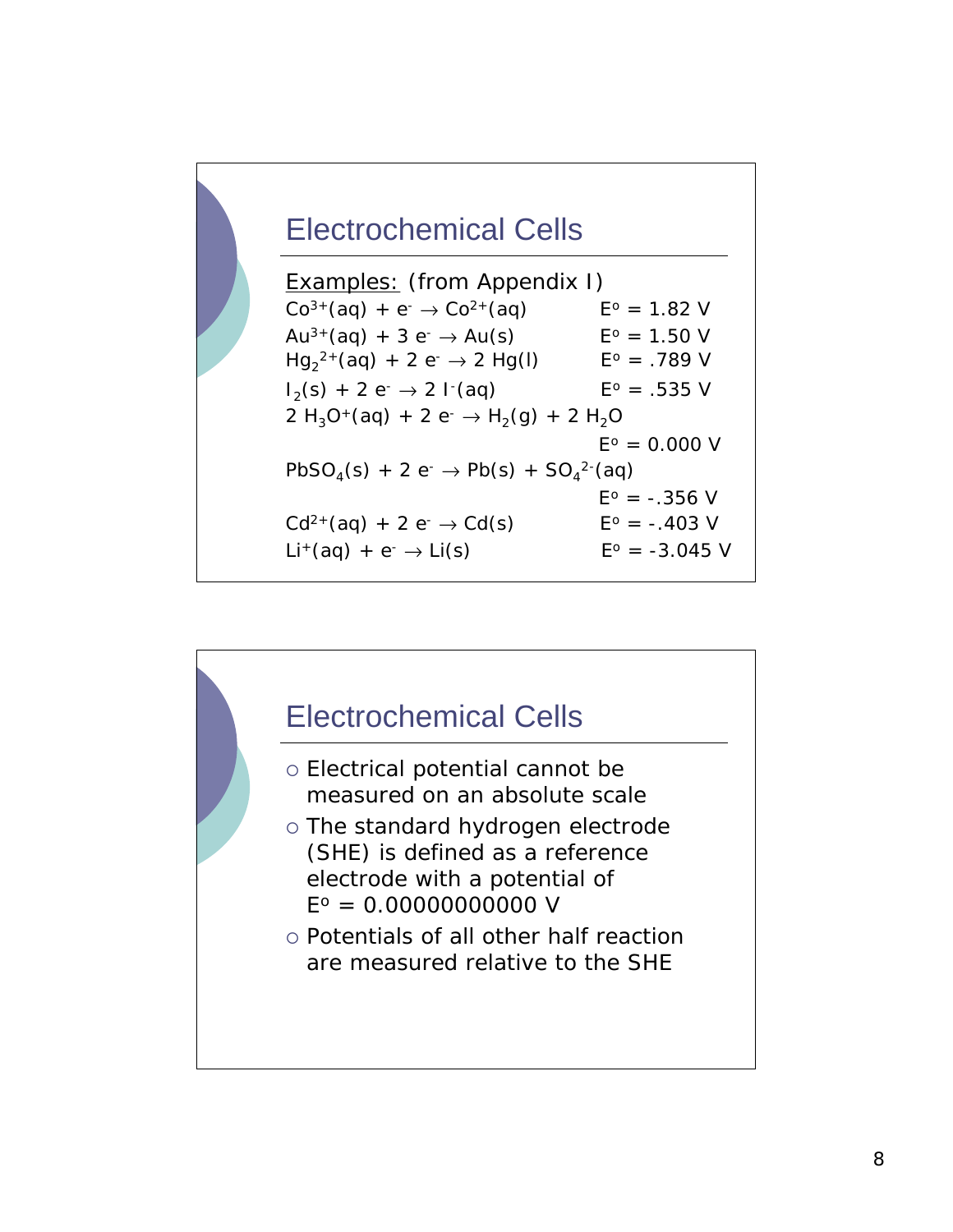![](_page_8_Figure_0.jpeg)

![](_page_8_Figure_1.jpeg)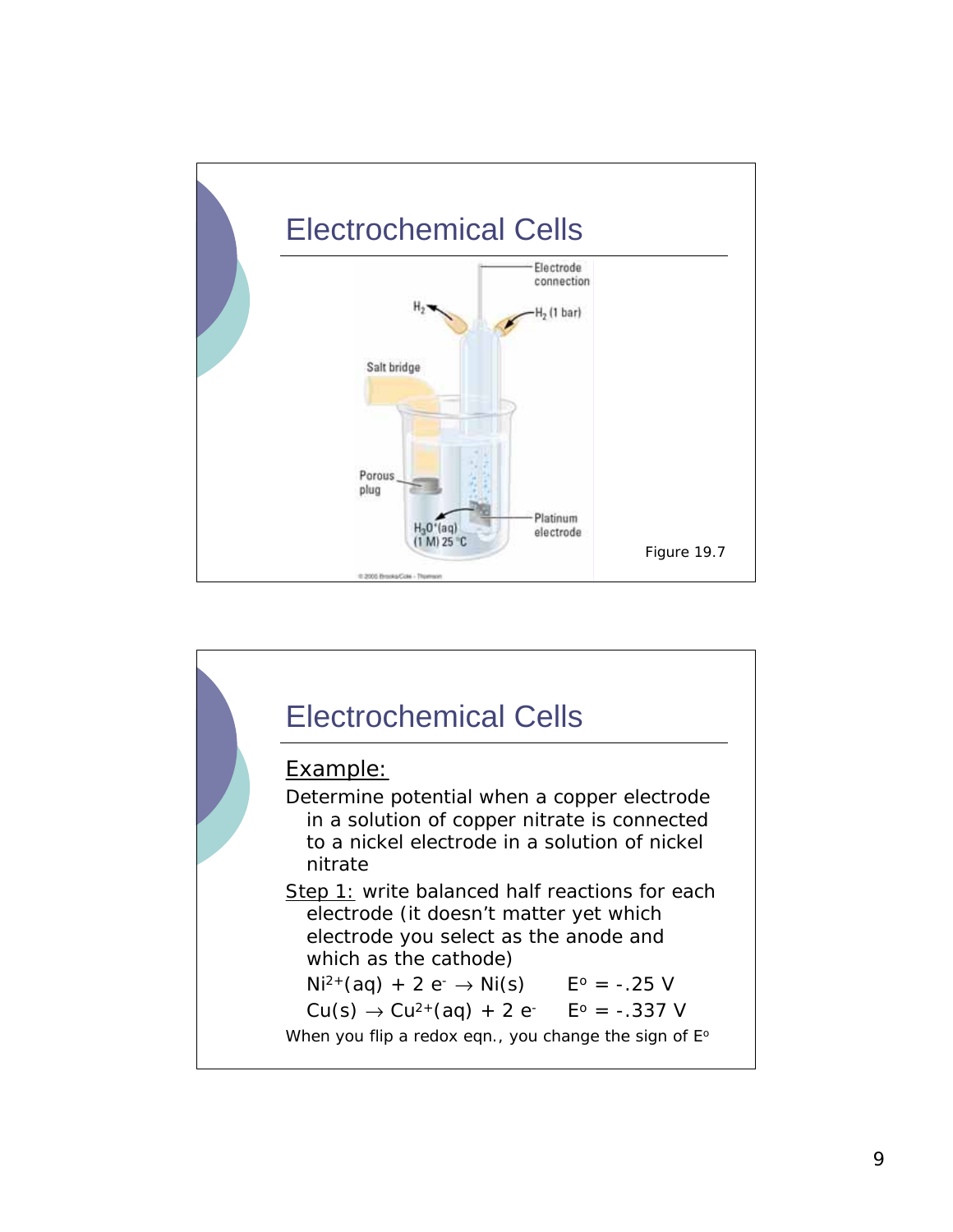![](_page_9_Figure_0.jpeg)

#### Example:

Step 2: if necessary, multiply half reaction by factor to balance e-'s transferred  $Cu^{2+}(aq) + 2 e^- \rightarrow Cu(s)$   $E^{\circ} = .337 V$  $Ni(s) \rightarrow Ni^{2+}(aq) + 2 e^ E^{\circ} = .25$  V Step 3: add half reactions to get net reaction, and add potentials to get net cell potential  $Cu^{2+}(aq) + Ni(s) \rightarrow Cu(s) + Ni^{2+}(aq)$  $E^{\circ} = .59 V$ Because  $E^{\circ}$  for the cell is positive, the reaction proceeds as written

![](_page_9_Figure_3.jpeg)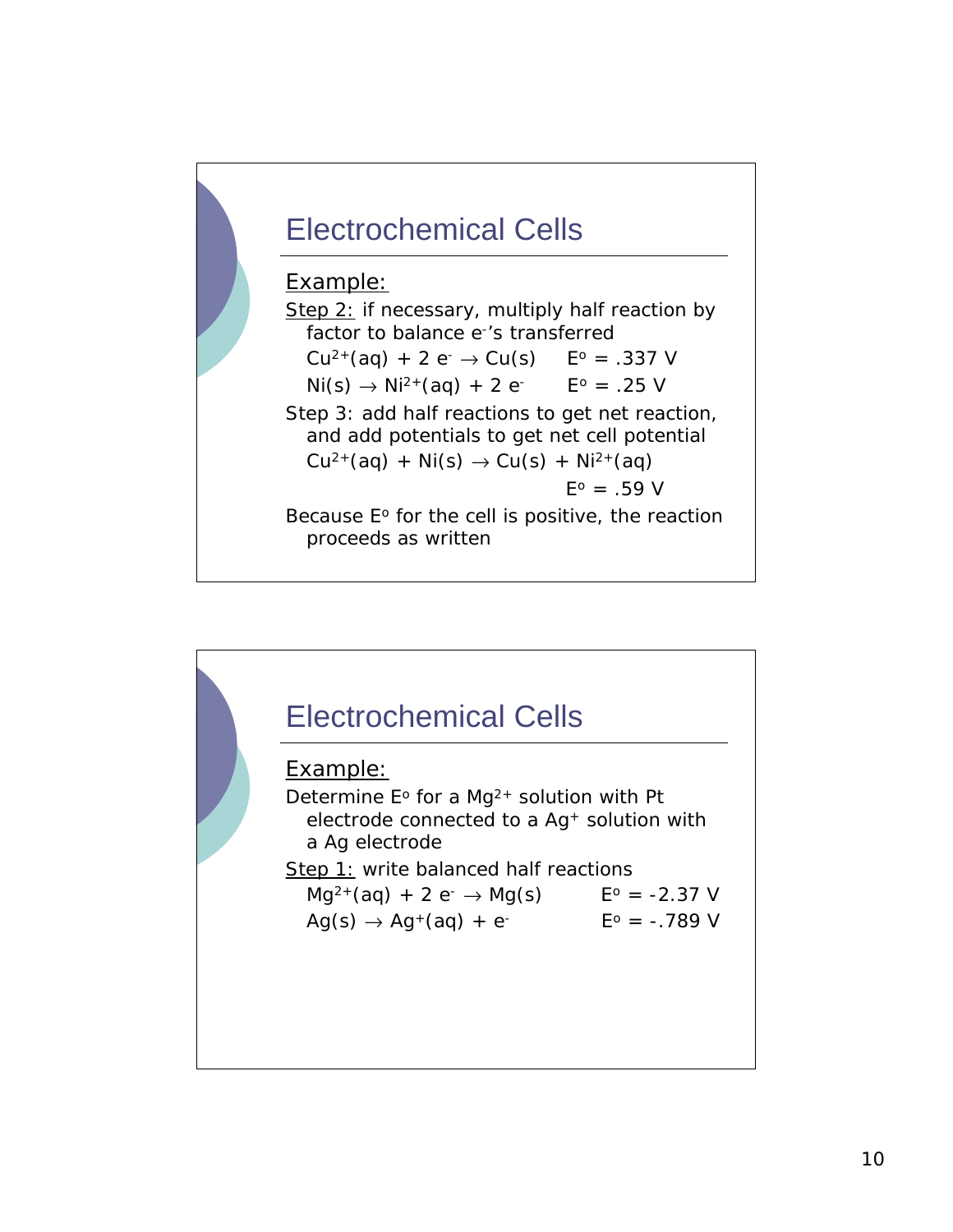![](_page_10_Figure_0.jpeg)

![](_page_10_Figure_1.jpeg)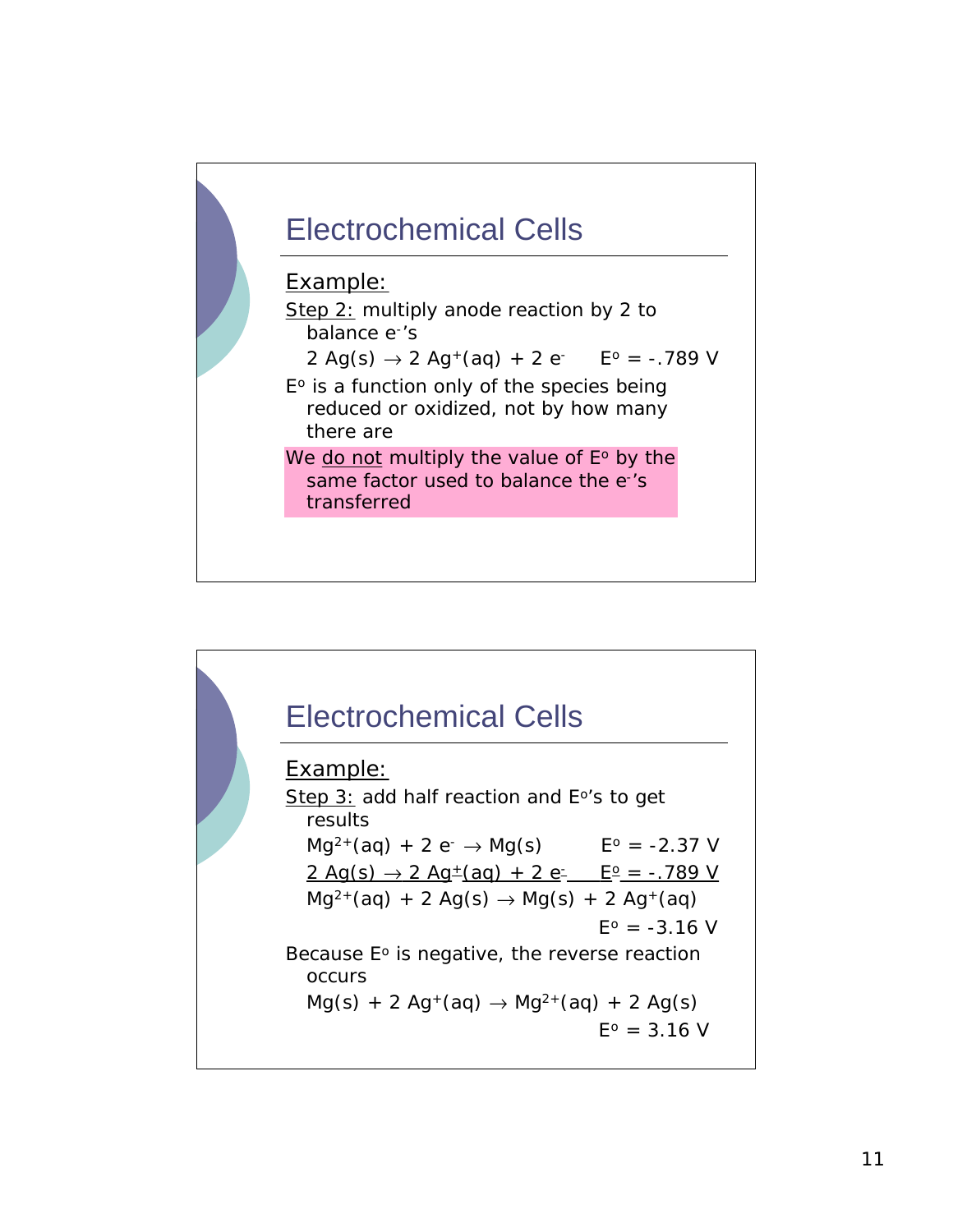![](_page_11_Figure_0.jpeg)

![](_page_11_Figure_1.jpeg)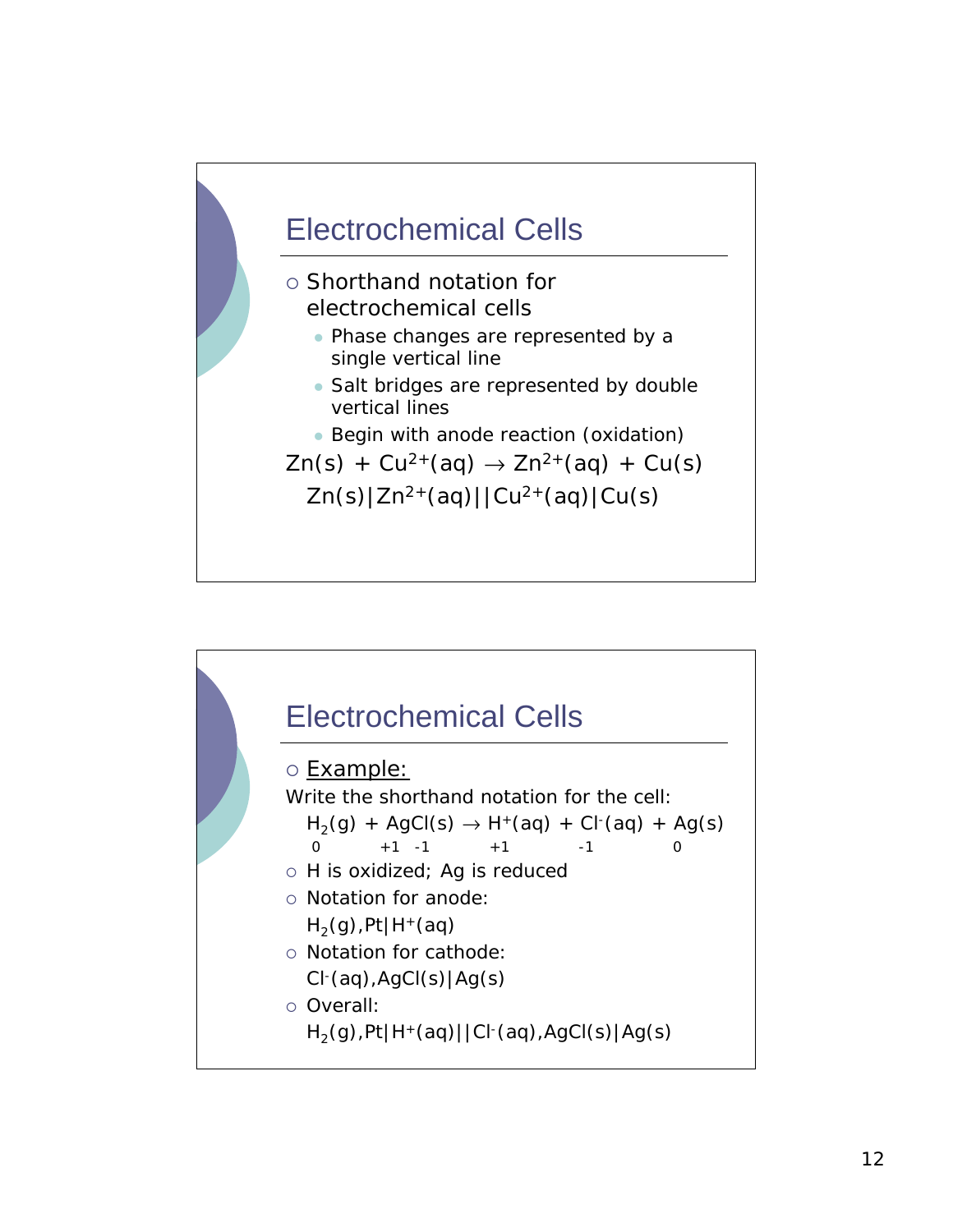### $E^{\circ}$  and  $\Delta G^{\circ}$

o The electrochemical potential, E°, and Gibb's free energy,  $\Delta G^{\circ}$ , are related:

 $\Delta G^{\circ} = -nFE^{\circ}$ 

- $n = #$  electrons transferred
- F = Faraday's Constant
	- $= 96,485$  C/mol

![](_page_12_Figure_6.jpeg)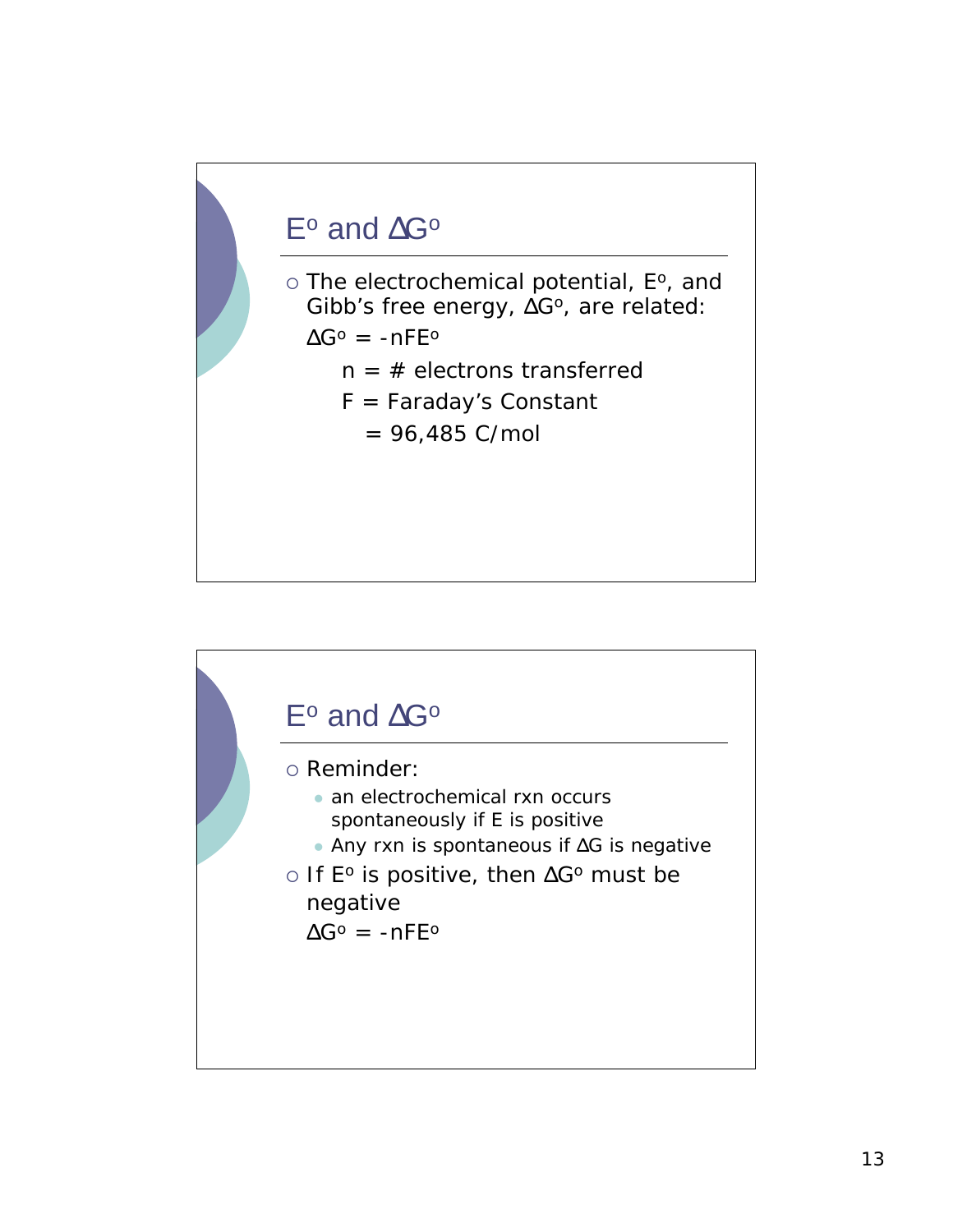### $E^{\circ}$  and  $\Delta G^{\circ}$

Example: Find  $\Delta G^{\circ}$  for the reaction  $Mg(s) + 2 Ag^{+}(aq) \rightarrow Mg^{2+}(aq) + 2 Ag(s)$  $E^o = 3.16$  V 2 e-'s are transferred in the process  $\Delta G^{\circ}$  = -(2)(96500 C/mol)(3.16 J/C)  $= -609.9$  kJ/mol

![](_page_13_Figure_2.jpeg)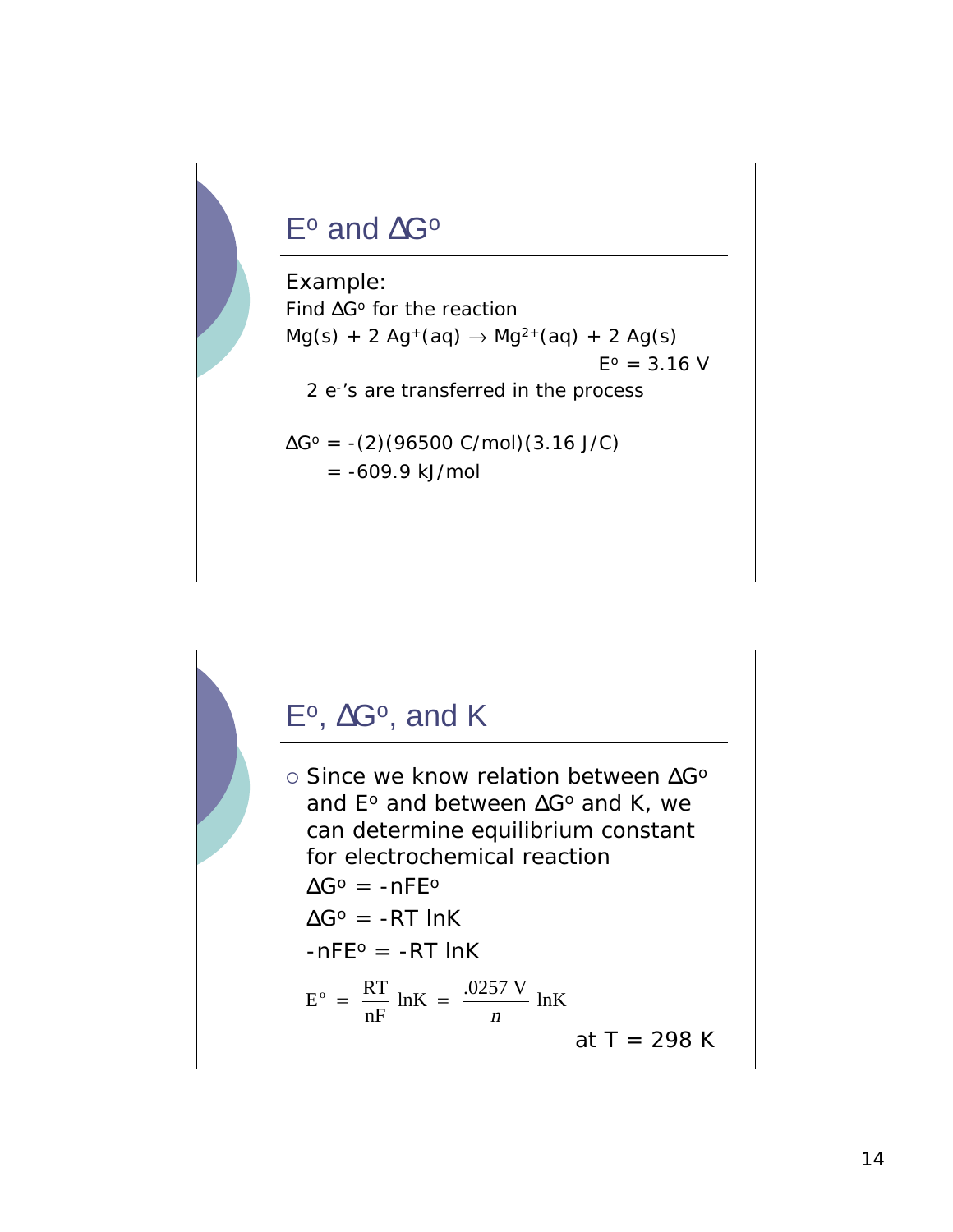![](_page_14_Figure_0.jpeg)

![](_page_14_Figure_1.jpeg)